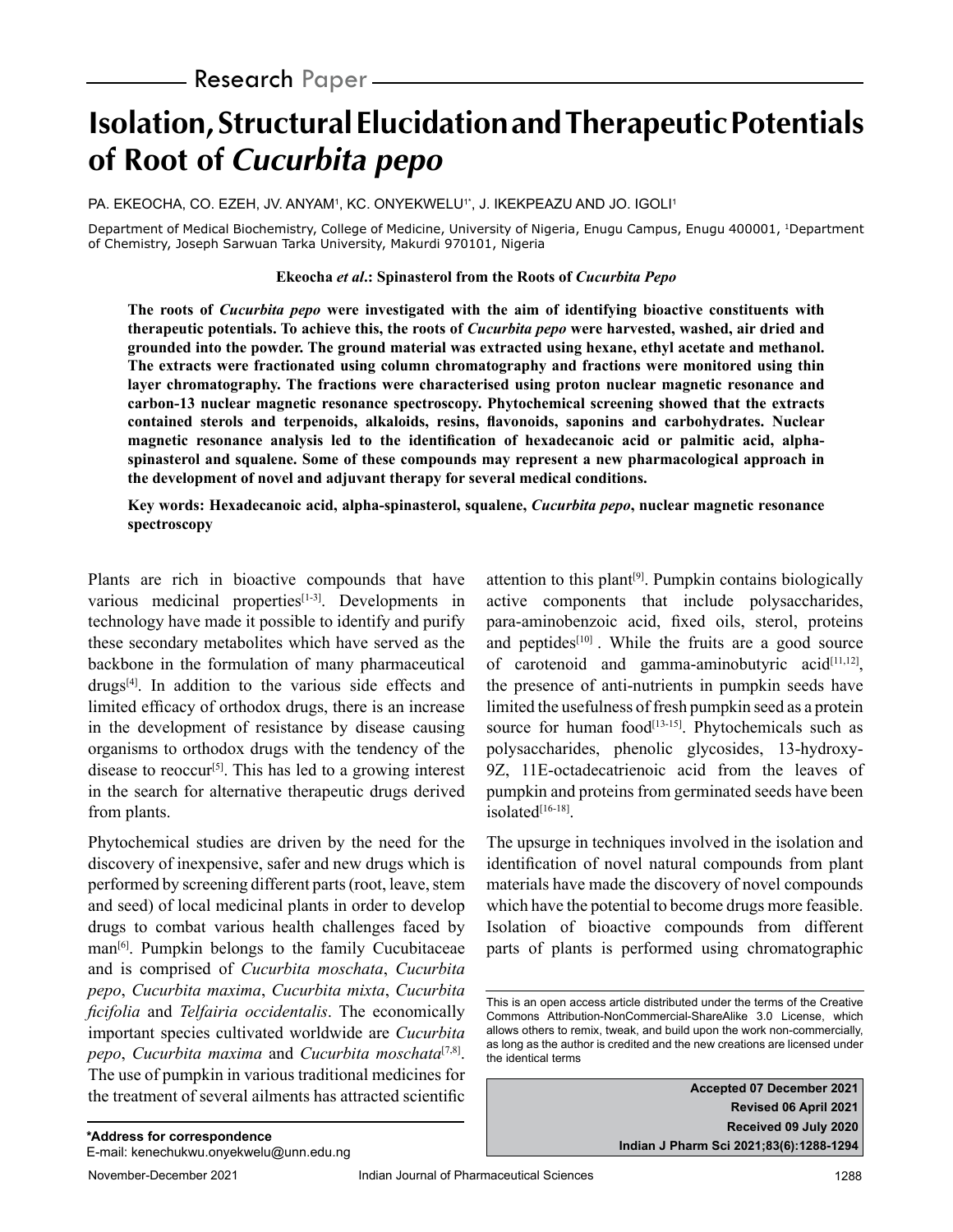techniques such as Thin Layer Chromatography (TLC), Preparative Thin Layer Chromatography (PTLC), Column Chromatography (CC), Medium Pressure Liquid Chromatography (MPLC) and High Performance Liquid Chromatography (HPLC) amongst others[19]. Structure elucidation provides the molecular structures of compounds through the use of techniques such as Nuclear Magnetic Resonance (NMR) and Mass Spectrometry  $(MS)$  analysis<sup>[20]</sup>.

This study focused on the roots of *Cucurbita pepo* (pumpkin). Ethno-medicinal reports indicate the traditional use of different parts of the plant (seed, fruit, vegetative part) in the treatment of different health problems and as functional food<sup>[21-24]</sup> but no work has been carried out on the roots. There is a growing interest in determining the scientific basis for the usage of plants in primary health care and in discovering novel compounds of pharmaceutical importance<sup>[25]</sup>. In this study, column chromatography was used to isolate some bioactive compounds and NMR used to identify the isolated compounds from the roots of *Cucurbita pepo*.

# **MATERIALS AND METHODS**

## **Collection of plant material:**

The roots of *Cucurbita pepo* were collected from a farm within the University of Nigeria, Nsukka. The plant was authenticated by a taxonomist in the Department of Plant Sciences and Biotechnology, of the University and a voucher specimen was deposited at the herbarium as UNH no. 552. The roots were washed and air dried. Once completely dry, the roots were ground to powder using a blender. The ground roots were stored in closed containers at room temperature until required.

#### **Extraction and phytochemical screening:**

The powdered material (350 g) was introduced into a Winchester bottle and macerated successively for 48 h with 700 ml of hexane, ethyl acetate and methanol. The extracts were filtered into clean glass jars using Whatman No.1 filter papers and allowed to dry in fume hood. All extracts were subjected to phytochemical tests using the procedure outlined by Trease *et al.*[26] to detect the presence of secondary metabolites. Test for the presence of carbohydrates, alkaloids, glycosides, saponins, flavonoids, resins, steroids terpenoids, reducing sugars and tannins were carried out.

**Column chromatography of the ethyl acetate extract:**

The ethyl acetate extract was fractionated using column chromatography as described by Hostettmann *et al.*[27]. The extract was adsorbed onto silica gel and dried until a free flowing powder was obtained. It was then loaded onto a column packed with 150 g silica gel. The column was eluted gradient wise with increasing amounts of ethyl acetate in hexane until 100 % ethyl acetate. Column fractions were monitored using thin layer chromatography and further purified by repeated CC. Similar fractions were combined on the basis of TLC and allowed to dry.

## **NMR spectroscopy:**

The <sup>1</sup>H and <sup>13</sup>C NMR spectra were acquired using a Bruker DPX 400 MH<sub>z</sub> spectrophotometer. Deuterated  $chloroform$   $(CDCl<sub>3</sub>)$  was used as solvent while Tetramethylsilane (TMS) was used as internal standard. Spectra were processed using MestReNova (Mestrelab Research S.L., Santiago de Compostela, Spain) Software.

# **RESULTS AND DISCUSSION**

Phytochemical screening of extracts showed that the root extracts of *Cucurbita pepo* contained sterols and terpenoids, alkaloids, resins, flavonoids, saponins and carbohydrates. NMR analysis led to the identification of the below mentioned compounds.

White crystalline solid characterized as follows:  $1$ HNMR (400 MHz; CDCl<sub>3</sub>): 2.32 (2H, t, J=7.3 Hz, H-2), 1.60 (2H, m, H-3), 1.28 (2H, m, H-15), 1.26  $(22H, br, s, H-4 to H-14), 0.89 (3H, t, J=7.3 Hz, H-16).$ 

<sup>13</sup>C-NMR (100 MHz, CDCl<sub>3</sub>): 178.3 (C-1), 33.0 (C-2), 31.8 (C-14), 29.0-29.7 (C-4) to C-13); 24.6 (C-3), 21.6 (C-15), 14.0 (C-16) (Table 1).

The identity of this compound was confirmed to be hexadecanoic acid or palmitic acid (fig. 1). The <sup>1</sup>HNMR spectrum showed the features of an aliphatic carboxylic acid at region between  $\delta^H$  0.81-2.41. The spectrum

**TABLE 1: 1 H NMR, 13C NMR CHEMICAL SHIFTS OF HEXADECANOIC ACID (400 MHz, CDCL3 )** 

|                 |                |                      | $\cdot$            |
|-----------------|----------------|----------------------|--------------------|
| <b>Position</b> | 13C $(\delta)$ | H( $\delta$ )        | <b>HMBC</b>        |
| 1               | 178.3          |                      |                    |
| 2               | 34             | 2.32 (t, $J=7.3$ Hz) | $C-1, C-3, C-4$    |
| 3               | 24.7           | 1.60, m              | $C-1, C-2, C-4$    |
| $4 - 13$        | 29.0-29.5      | $1.26$ , br s        |                    |
| 14              | 31.9           |                      | $C-15$             |
| 15              | 22.7           | 1.28, m              | $C-13, C-14, C-16$ |
| 16              | 14.1           | $0.89$ (t, J=7.3 Hz) | $C-14, C-15$       |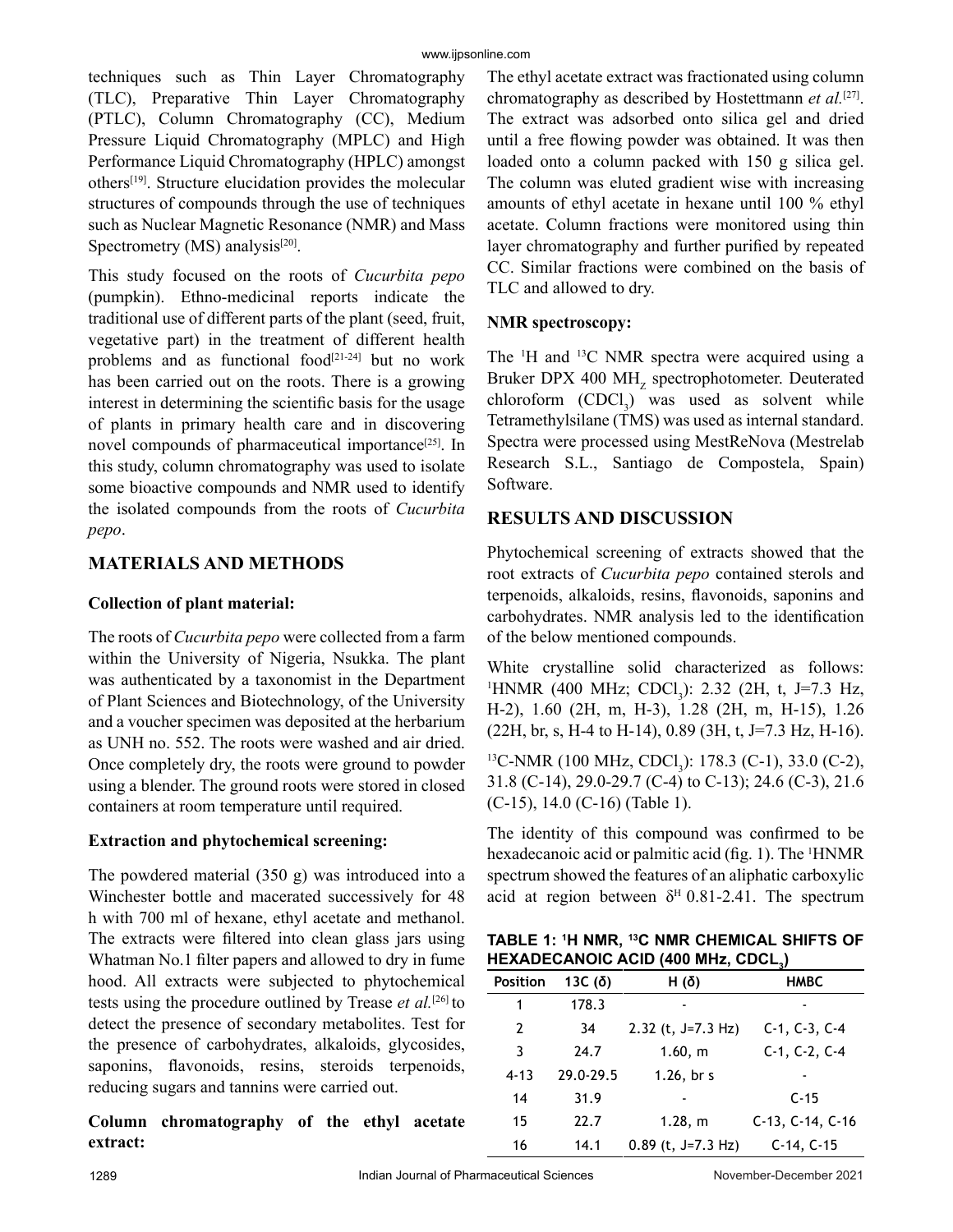showed the presence of a set of long chain methylene protons representing 11 methylene groups overlapped as a broad peak at 1.25 ppm. The <sup>13</sup>C NMR spectrum showed seven signals including a carbonyl signal at δ<sup>c</sup> 178.30, a terminal methyl (C-16) at δ<sup>c</sup> 14.1 and methylene carbons (C-4 to C-13) overlapped between 29.0-29.5 ppm (fig. 2).

The 1 H spectrum (fig. 3) was typical of a pentacyclic triterpene and similar to stigmasterol. It showed three multiplets; one at  $\delta^H$  5.18 (typical of an olefinic H-5 or H-7 observed for steroids) and two others at 5.35 and 5.04 for protons H-22 and H-23 respectively. The spectrum also showed two methyl doublets at 0.81 and 0.84 for an isopropyl unit in the steroid. Two other methyl groups were observed at 0.55 and 1.08 and were assigned to tertiary methyl groups at C-18 and C-19, while the rest of the methyl signals were assigned to C-21 and C-29. The <sup>13</sup>C-NMR spectrum indicated resonances for twenty nine carbons including a carbonyl, six methyl, four olefinic and seven quaternary carbons. These signals and comparison with literature reports allowed for the identification of the steroid as spinasterol<sup>[28]</sup>(fig. 4).

<sup>1</sup>H NMR (400 MH<sub>z</sub>, CDCl<sub>3</sub>), δ<sup>H</sup> 0.55, 0.80, 0.81, 0.81, 0.84, 1.08, 1.20, 1.20, 1.20, 1.26, 1.30, 1.32, 1.39, 1.40,



**Fig. 1: Structure of hexadecanoic acid**

1.50, 1.53, 1.77, 1.84, 2.02, 2.02, 3.53, 4.96, 5.08, 5.11, 33.91.

<sup>13</sup>C NMR (100MH<sub>z</sub> CDCl<sub>3</sub>) 139.57, 138.16, 129.45, 117.46, 71.45, 55.92, 55.14, 51.25, 49.46, 43.3, 40.8, 40.28, 40.28, 39.47, 38.00, 37.15, 33.91, 31.9, 31.48, 29.70, 28.50, 25.40, 23.02, 21.56, 21.38, 21.1, 19.00, 13.05, 12.2, 12.06 (Table 2).

The <sup>1</sup>H NMR Spectrum indicated resonances for three olefinic protons at  $\delta^H$  5.03 (1H, dd, J=8.6, 15.2 Hz, H-23), 5.15. (1H br, s, H-7), 5.16 (1H, dd, J=9.0, 15.5 Hz, H-22); 3.60 (1H, M, H-3) and six methyl protons at  $\delta^H$  0.55 (3H, s, H-18), 0.79 (3H, s, H-19), 0.81 (3H, t, J=7.0 Hz, H-29), 0.83 (3H, d, J=6.0 Hz, H-27), 0.85,  $(3H, d, J=6.0 \text{ Hz}, H=26)$ , 1.03 (3H, d, J=6.0 Hz, H-21).

The <sup>1</sup>H NMR showed methyl groups at  $\delta^{H}1.57$  (18H, s) and 1.65 (6H, s), methylene groups at 1.97-2.07 (20 H, m) and vinylic signals between 5.05-5.14 (m, 6H). The <sup>13</sup>C NMR showed eight methylene carbons at  $\delta^C$ 16.0-25.7, ten methylene carbons between 26.69-39.75 and 12 olefinic carbons between 124.3-134.9 ppm. The protons spectrum (fig. 5) and chemical shift assignments (Table 3) are in agreement with literature reports and identified the compound as squalene (fig. 6).

<sup>1</sup>HNMR (400 MHz CDCl<sub>3</sub>); δ5.05-5.14 (6H,=CH-), 1.57 (18H, allylic CH<sub>3</sub>, Cis), 1.65 (6H, allylic CH<sub>3</sub> trans), 1.97-2.07 (20H, allylic  $CH_3$ ). <sup>13</sup>CNMR (100 MHz - CDCl<sub>3</sub>) δ25.70 (C-1), 131.8 (C-2), 124.32 (C-3), 26.73 (C-4), 39.76 (C-5), 134.88 (C-6), 124.28 (C-



**Fig. 2: Proton NMR spectrum of hexadecanoic acid**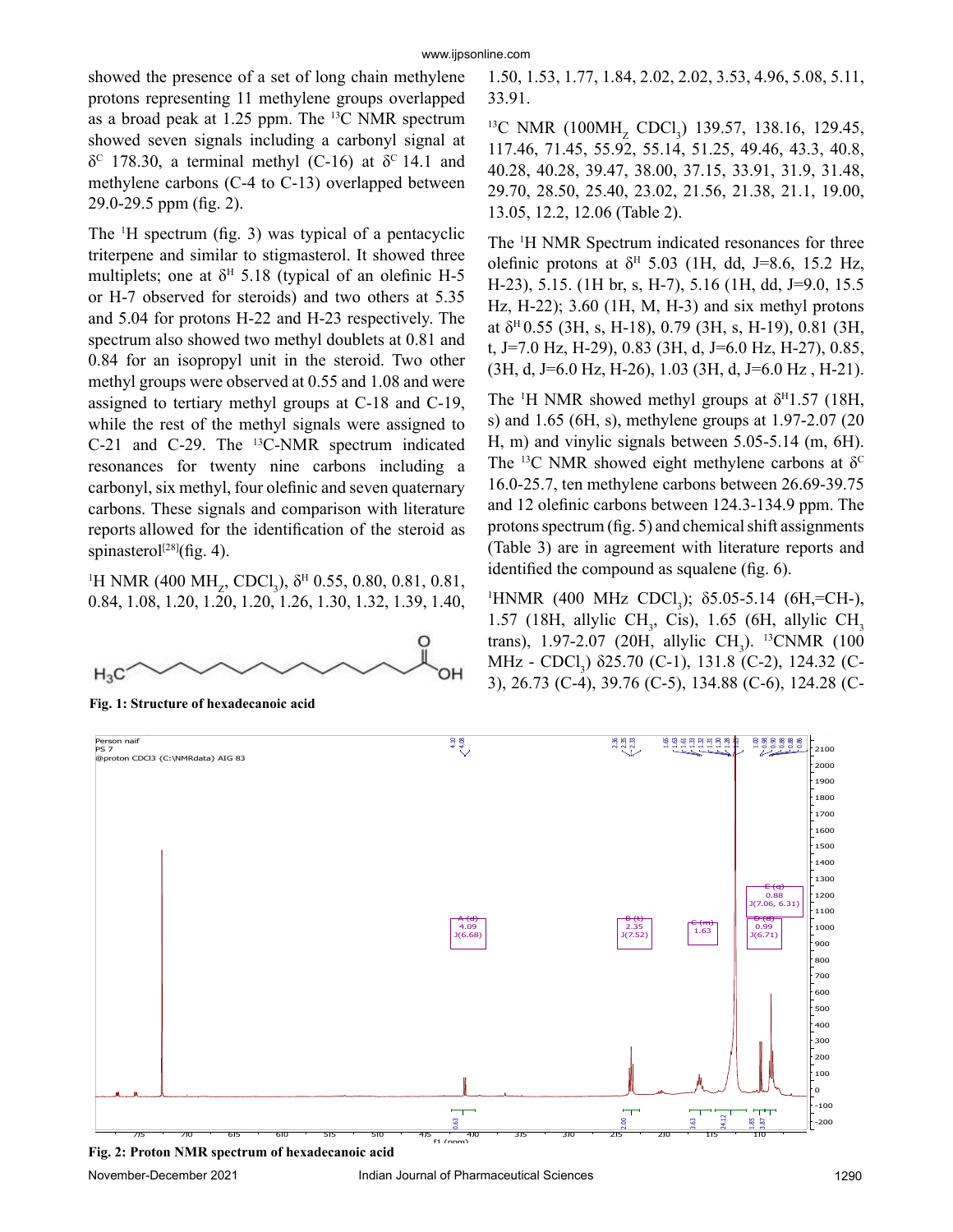www.ijpsonline.com



**Fig. 3: NMR spectrum showing the presence of α-spinasterol based on evaluation of its integral areas**



**Fig. 4: Structure of spinasterol**

7), 26.69 (C-8), 39.75 (C-9), 135.01 (C-10) ,124.31 (C-11), 28.28 (C-12), 17.68 (C-2), 16.03 (C-6), 16.01 (C-10) (Table 3).

Extracts of root of *Cucurbita pepo* showed the presence of Alpha  $(\alpha)$ -spinasterol which has been reported to have therapeutic effects. Studies conducted by Socała *et al.*[29,30] revealed significant anticonvulsant effect of α-spinasterol and reduced depressive-like behaviour in mice while the study carried out by Jeong *et al.*[31] on α-spinasterol isolated from the roots of *Phytolacca americana* suggest that α-spinasterol has a significant therapeutic potential to modulate the development and progression of diabetic nephropathy. Apart from reducing cell infiltration in the injured tissue, oral administration of α-spinasterol also reduces postoperative pain when administered before incision or after incision<sup>[32]</sup>. It also has anti-inflammatory activity *in vivo* and inhibits benign prostatic hyperplasia in rats<sup>[33,34]</sup>.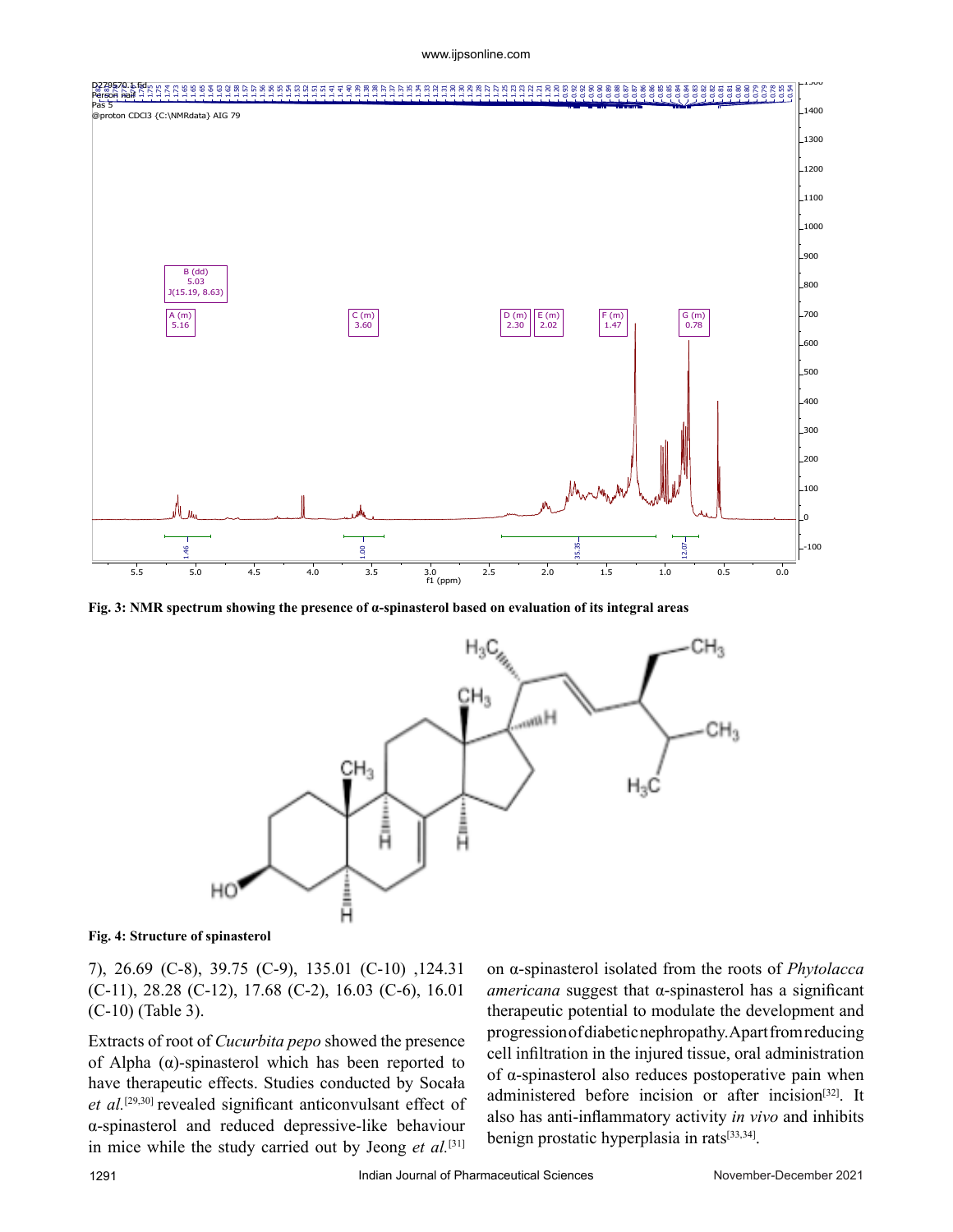

**Fig. 5: Proton NMR spectrum of squalene**

|                                             | TABLE 2: <sup>13</sup> C NMR CHEMICAL SHIFT VALUES OF |
|---------------------------------------------|-------------------------------------------------------|
| A-SPINASTEROL (100 MHz, CDCL <sub>3</sub> ) |                                                       |

| Position                | Chemical shift $(\delta)$ | <b>Type of Carbon</b> |
|-------------------------|---------------------------|-----------------------|
| 1                       | 37.2                      | CH <sub>2</sub>       |
| $\overline{\mathbf{c}}$ | 31.5                      |                       |
| 3                       | 71.5                      |                       |
| $\overline{4}$          | 38                        |                       |
| 5                       | 40.3                      |                       |
| 6                       | 29.7                      |                       |
| 7                       | 117.5                     | CH (unsaturated)      |
| 8                       | 139.6                     |                       |
| 9                       | 49.5                      |                       |
| 10                      | 34.2                      |                       |
| 11                      | 21.6                      |                       |
| 12                      | 39.6                      |                       |
| 13                      | 43.3                      |                       |
| 14                      | 55.1                      |                       |
| 15                      | 23                        |                       |
| 16                      | 28.5                      |                       |
| 17                      | 55.9                      |                       |
| 18                      | 12                        | C (unsaturated)       |
| 19                      | 13                        |                       |
| 20                      | 40.8                      |                       |
| 21                      | 21.4                      |                       |
| 22                      | 138.1                     | CH (unsaturated)      |
| 23                      | 129.5                     |                       |
| 24                      | 51.2                      | CH (unsaturated)      |
| 25                      | 31.9                      |                       |
| 26                      | 21.1                      |                       |
| 27                      | 19                        |                       |
| 28                      | 25.4                      |                       |
| 29                      | 12.2                      |                       |

**TABLE 3: 13C NMR CHEMICAL SHIFTS VALUES OF SOUALENE** 

| <u>values of syualene</u> |                    |  |  |
|---------------------------|--------------------|--|--|
| $\mathsf{C}$              | $13C$ ( $\delta$ ) |  |  |
| $\mathbf{1}$              | 25.70              |  |  |
| $\mathbf{2}$              | 131.28             |  |  |
| 3                         | 124.32             |  |  |
| 4                         | 26.73              |  |  |
| 5                         | 39.76              |  |  |
| 6                         | 134.88             |  |  |
| 7                         | 124.28             |  |  |
| 8                         | 26.69              |  |  |
| 9                         | 39.75              |  |  |
| 10                        | 135.01             |  |  |
| 11                        | 124.31             |  |  |
| 12                        | 28.28              |  |  |
| 13                        | 17.68              |  |  |
| 14                        | 16.03              |  |  |
| 15                        | 16.01              |  |  |

Extracts of root of *Cucurbita pepo* also showed the presence of squalene, a terpene produced in plants which have been reported to have positive effects in the treatment of certain kinds of cancer. Examination of the seeds of *Cucurbita pepo* showed that it has high concentration of squalene<sup>[35]</sup>. The seeds oil of *Cucurbita pepo* is rich in phytosterols, fatty acids, squalene, tocopherols and other healthy components. These components make it as alternative medicine for management of men's health problem and have beneficial effects on benign prostatic hyperplasia, overactive bladder and androgenic alopecia<sup>[36]</sup>.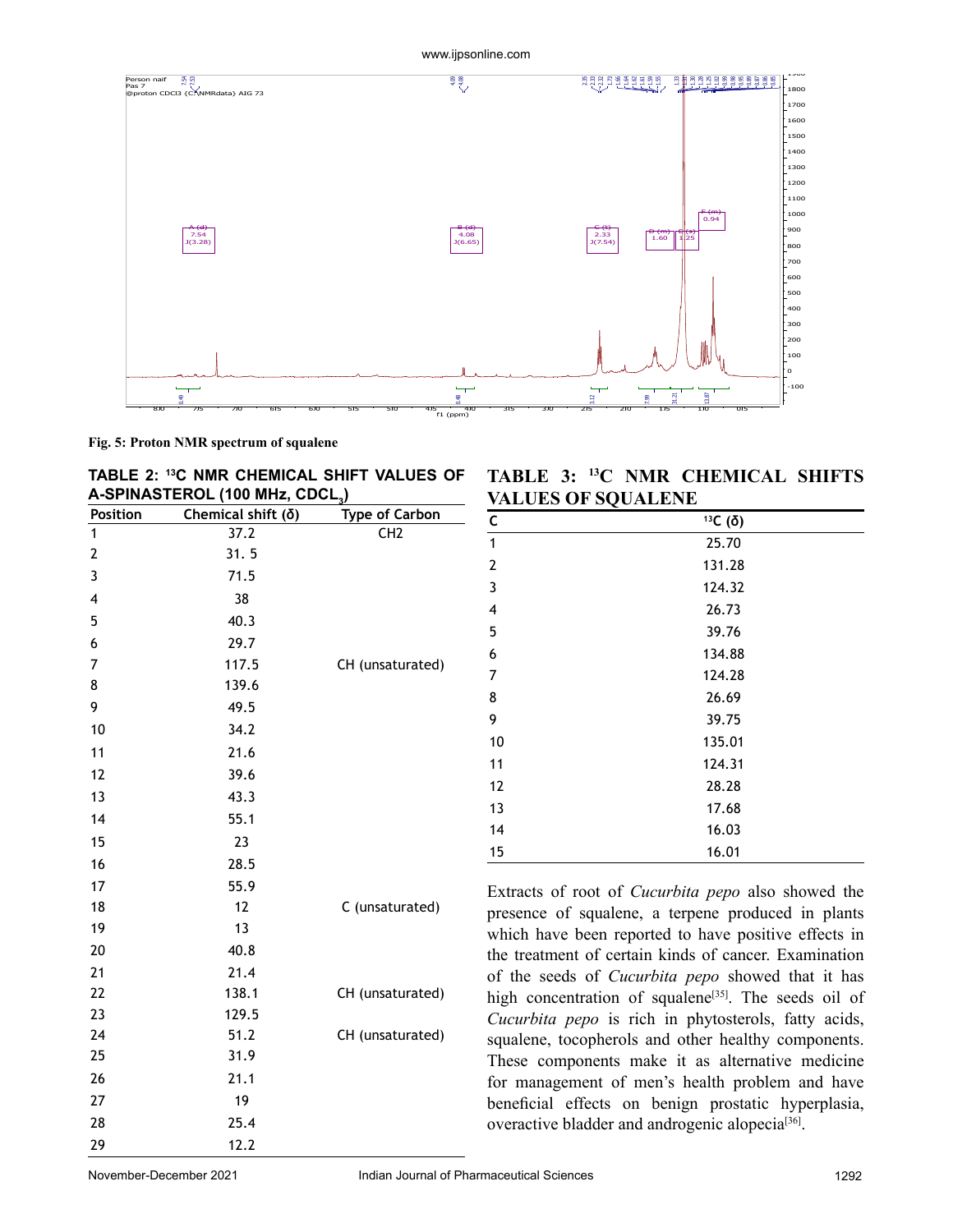

#### **Fig. 6: Structure of squalene**

Extracts of root of *Cucurbita pepo* showed the presence of palmitic acid. Palmitic acid is a fatty acid that is found naturally in animals and plants which is widely used in a variety of applications including personal care products and cosmetics. The *Cucurbita pepo* seed oil has been shown to contain palmitic acid in addition to other fatty acids such as oleic, linoleic and stearic acids<sup>[37]</sup>. Studies carried out by Mulugeta *et al.*[38] and Bulama *et al.*[39] on palmitic acid isolated from root wood of *Moringa stenopetala* and *Terminalia glaucescens* respectively revealed that palmitic acid has antibacterial activity which justify the use of the plants in the treatment of different bacterial infections traditionally $[40,41]$ .

The present phytochemical investigation of root of *Cucurbita pepo* revealed the presence of hexadecanoic acid, α-spinasterol and squalene. This is an initial report of these compounds from the root of this plant material.

#### **Conflict of interest:**

The authors declare no conflict of interest.

#### **REFERENCES**

- 1. Udeani TK, Ufelle SA, Onyekwelu KC, Onyia V, Ezechukwu IN, Ezeh RC. Effects of methanol extract of *Morinda lucida* leaves in *Staphylococcus aureus* induced infection in albino rats. Int J Pharm Sci Rev Res 2019;56(1):1-5.
- 2. Ufelle SA, Onyekwelu KC, Achukwu PU, Ezeh CO, Ghasi S. Haematological effects of leaf extract of *Moringa oleifera* Lam in normal and myelo-suppressed wistar rats. Afr J Biomed Res 2018;21(1):87-90.
- 3. Nwakaego NL, Chibuike OK, Chukwugekwu EM, Marylyn AC, Ngozi EI, Chukwunonye ER. *In vitro* antioxidant and free radical scavenging potential of methanolic extracts of *Uvaria chamae* leaves and roots. Int J Pharm Pharm Sci 2019;11(1):67-71.
- 4. Chavan SS, Damale MG, Shamkuwar PB, Pawar DP. Traditional medicinal plants for anticancer activity. Int J Curr Pharm Res 2013;5(4):50-4.
- 5. Nguedia AJC, Shey ND. African medicinal plant derived products as therapeutic arsenals against multidrug resistant microorganisms. J Pharmacogn Phytother 2014;6(5):59-69.
- 6. Webster D, Taschereau P, Belland RJ, Sand C, Rennie RP. Antifungal activity of medicinal plant extracts; preliminary screening studies. J Ethno Pharmacol 2008;115(1):140-6.
- 7. Robinson RW, Decker-Walters DS. Cucurbits. New York: CAB International; 1997.
- 8. Taylor MJ, Brant J. Trends in world cucurbit production, 1991 to 2001. In: Maynard DN (ed), Cucurbitaceae. Alexandria, VA: ASHS Press; 2002. p. 373-9.
- 9. Caili FU, Huan S, Quanhong LI. A review on pharmacological activities and utilization technologies of pumpkin. Plant Foods

Hum Nutr 2006;61(2):70-7.

- 10. Kuhlmann H, Koetter U, Theurer C. Sterol contents in medicinal pumpkin (*Cucurbita pepo* convar. *citrullinina* var. *styriaca*) depending on genotype and location. Acta Hortic 492:175-8.
- 11. Murkovic M, Mülleder U, Neunteufl H. Carotenoid content in different varieties of pumpkins. J Food Composit Analysis 2002;15(6):633-8.
- 12. Zhang H. Determination of γ-amino-butyric acid and amino acids in pumpkin. Food Res Dev 2003;24(3):108-9.
- 13. Akwaowo EU, Ndon BA, Etuk EU. Minerals and antinutrients in fluted pumpkin (*Telfairia occidentalis* Hook f.). Food Chem 2000;70(2):235-40.
- 14. Achinewhu SC, Isichei MO. The nutritional evaluation of fermented fluted pumpkin seeds (*Teleferia occidentalis* Hook). Discov Innov 1990;2(3):62-5.
- 15. Nwokolo E, Sim JS. Nutritional assessment of defatted oil meals of melon (*Colocynthis citrullus* L.) and fluted pumpkin (*Telfaria occidentalis* Hook) by chick assay. J Sci Food Agri 1987;38(3):237-46.
- 16. Koike K, Li W, Liu L, Hata E, Nikaido T. New phenolic glycosides from the seeds of *Cucurbita moschata*. Chem Pharm Bull 2005;53(2):225-8.
- 17. Jun HI, Lee CH, Song GS, Kim YS. Characterization of the pectic polysaccharides from pumpkin peel. Food Sci Tech 2006;39(5):554-61.
- 18. Quanhong L, Caili F. Application of response surface methodology for extraction optimization of germinant pumpkin seeds protein. Food Chem 2005;92(4):701-6.
- 19. Ley SV, Baxendale IR. New tools and concepts for modern organic synthesis. Nat Rev Drug Discov 2002;1(8):573-86.
- 20. Koehn FE, Carter GT. The evolving role of natural products in drug discovery. Nat Rev Drug Discov 2005;4(3):206-20.
- 21. Yang BM, Yang ST, Chen SN. A preliminary study on the cultivating technique of *Cucurbita pepo* cv Dayangua. Spec Econ Amin Plant 2000;3:28-34.
- 22. Kessler OJ, Keisari Y, Servadio C, Abramovici A. Role of chronic inflammation in the promotion of prostatic hyperplasia in rats. J Urol 1998;159(3):1049-53.
- 23. Lim TK. Edible medicinal and non-medicinal plants: Volume 2, Fruits. Springer Netherlands; 2012.
- 24. Choma IM, Grzelak EM. Bioautography detection in thin-layer chromatography. J Chromatogr A. 2011;1218(19):2684-91.
- 25. Jager AK, Hutchings A, van Staden J. Screening of Zulu medicinal plants for prostaglandin synthesis inhibitors. J Ethno Pharmacol 1996;52(2):95-100.
- 26. Trease GE, Evans WC. A textbook of pharmacognosy. 13th ed. Bailliere Tindall Ltd., London; 1989. p. 19-21.
- 27. Hostettmann K, Marston A, Hostettmann M. Preparation Chromotography in the rapid screening and isolation of bioactive compounds from medicinal plants. J Planar Chromatography 1998;10:251-7.
- 28. Ragasa CY, Lim K. Sterols from *Cucurbita maxima*. Philipp J Sci 2005;134(2):83-7.
- 29. Socała K, Nieoczym D, Pieróg M, Wlaź P. α-Spinasterol, a TRPV1 receptor antagonist, elevates the seizure threshold in three acute seizure tests in mice. J Neural Transm